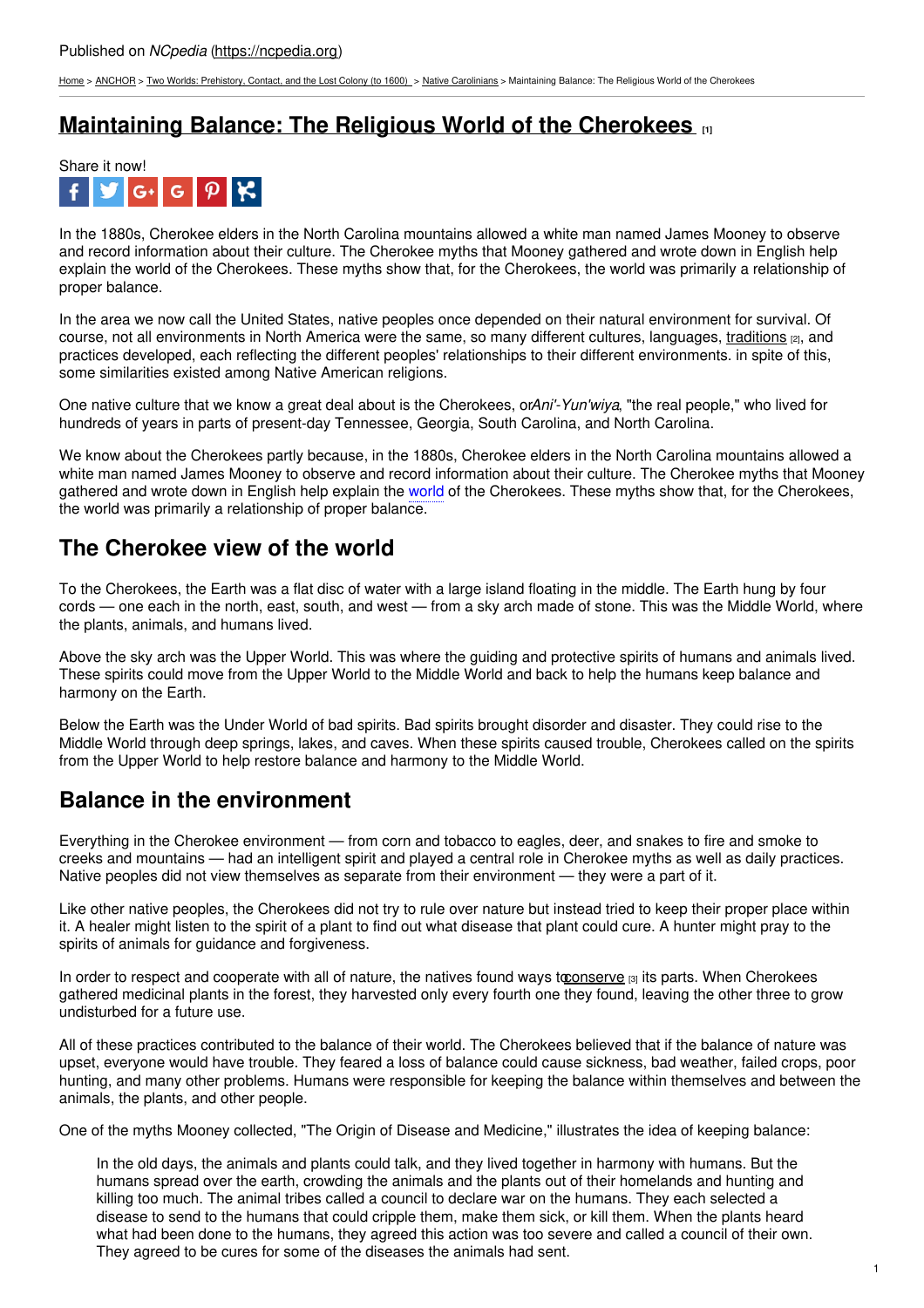In this myth, when the humans destroyed the balance of nature, the animals tried to regain it. But they went too far, so the plants tried to restore the balance by stepping in and helping the humans.

# **Cherokee religion**

The Cherokees looked to the guiding and protective spirits of the Upper World to help keep balance and harmony on the Earth. They also maintained order on the Earth by participating in daily prayers, [rituals](https://ncpedia.org/glossary/rituals) [4], and seasonal ceremonies.

One ritual, called "going to water," was performed on many occasions — at the new moon, before special dances, after bad dreams, or during illnesses. Going to water cleansed the spirit as well as the body. The ritual was performed at sunrise. Cherokee men, women, and children would face the east, step into a river or creek, and dip under the water seven times. When they emerged, they would be rid of bad feelings and ready to begin anew, with a clear mind.

The annual Green Corn Ceremony also symbolized a fresh start. It was held each year at harvest time. First, any unused corn from the previous year's harvest was collected and burned. Afterward, the town's [sacred](https://ncpedia.org/glossary/sacred) [5] council fire, which had been used for the past year, was put out. A new fire was then started, and the community gave thanks and forgave each other for all their quarrels and crimes of the past year (except murder). Finally, the women, who were the farmers in the Cherokee culture, presented the first of the new year's corn harvest. A feast began, and so did a new cycle.

Native American peoples did not use a word such as "religion," but, as you have read, every part of their world had a sacred connection or religious meaning. Their ideas of religion were everything to them. They believed the world should have balance, harmony, cooperation, and respect within the community and between people and the rest of nature.

Cherokee myths and legends taught the lessons and practices necessary to maintain natural balance, harmony, and health. Cherokee songs, dances, stories, artwork, tools, and even buildings expressed the moral [values](https://ncpedia.org/glossary/values) [6] of their culture. The Cherokee homeland and its mountains, caves, and rivers also carried symbolic meanings and purposes.

# **European arrival and Christianity**

The religion of the native peoples was so different from the Christian religion of the Europeans that early explorers, settlers, and [missionaries](https://ncpedia.org/glossary/missionaries)  $\sigma$  did not see native beliefs as a religion. The white Christians did not understand, for instance, the sacred meanings behind "going to water," festivals of thanksgiving, or rituals for maintaining balance. These native practices looked like childish magic and evil superstition to the Christian Europeans, who usually regarded the natives as "savage [heathens](https://ncpedia.org/glossary/heathen) [8]."

Almost from the time the Europeans landed, they had tried to get the natives to abandon their traditional, tribally held hunting grounds so they could have more land for white settlement. After the Revolutionary War (1776-1783), the United States government began to develop a "civilization" policy, which was intended to [convert](https://ncpedia.org/glossary/convert) [9] the natives to Christianity and to [pacify](https://ncpedia.org/glossary/pacify)  $[10]$  them.

During all this time, the Cherokees had allowed several different Christian[denominations](https://ncpedia.org/glossary/denomination)  $\mu_1$  to establish [missions](https://ncpedia.org/glossary/mission)  $\mu_2$  in their area. Some of the Cherokees accepted Christianity. Many were eager to learn English and other skills the missionaries taught so they could understand the white man's world. They hoped that if they could read and understand white documents, they could help fight the efforts of the whites in taking their tribal lands.

But their hopes did not save theCherokee Nation. By the 1840s, almost all the Cherokees had been removed to territories west of the Mississippi River — only about one thousand remained in their old homeland.

In time, the New [Testament](https://ncpedia.org/glossary/New-Testament) [13] of the Christian Bible was translated into Cherokee and written in the Cheroke[esyllabary](https://ncpedia.org/glossary/syllabary) [14]. [Scriptures](https://ncpedia.org/glossary/scriptures) [15], [hymns](https://ncpedia.org/glossary/hymn) [16], and services also began to be spoken in the Cherokee language. Still, communities blended older Cherokee values like respect and sharing into the practices of their new Christian churches. Some of the traditional Cherokee healers even became ministers or elders in Christian churches.

Today, about ten thousand Cherokees live in North Carolina. Most of them are Christian, but traditional ideas can still be found in the use of traditional plants for healing, dances that reinforce the Cherokee identity, references to some of the old sacred Cherokee sites, and a festival that is held each year at Green Corn time.

**User Tags:** [American](https://ncpedia.org/category/user-tags/american-indians) Indians [17] [Cherokee](https://ncpedia.org/category/user-tags/cherokee-indians) Indians [18] CO<sub>I</sub>n [19] North [Carolina](https://ncpedia.org/category/user-tags/north-carolina-5) [20] North [Carolina](https://ncpedia.org/category/user-tags/north-carolina-6) History [21] [Page](https://ncpedia.org/category/user-tags/page) [22] [religion](https://ncpedia.org/category/user-tags/religion) [23] [Students](https://ncpedia.org/category/user-tags/students) [24] [Teachers](https://ncpedia.org/category/user-tags/teachers) [25] All Rights [Reserved](https://ncpedia.org/category/user-tags/all-rights) [26] **From:**